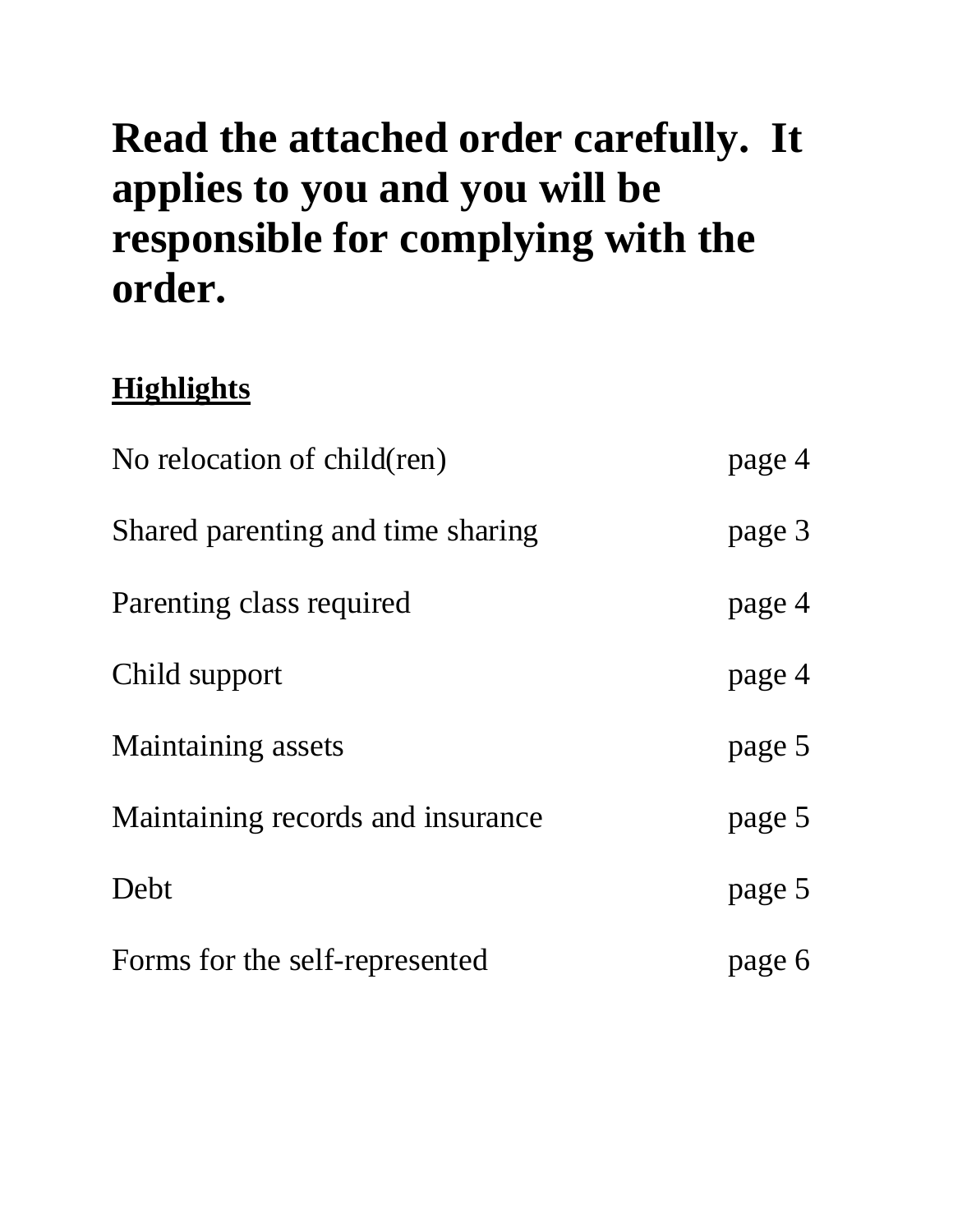ADMINISTRATIVE ORDER IN THE CIRCUIT COURT OF THE NO. 2004-05-04 NINTH JUDICIAL CIRCUIT, IN AND FOR ORANGE & OSCEOLA COUNTIES, FLORIDA

# **AMENDED ORDER IMPLEMENTING A STANDING TEMPORARY ORDER FOR DISSOLUTION OF MARRIAGE ACTIONS WITH OR WITHOUT MINOR CHILDREN, ORANGE & OSCEOLA COUNTIES**

**WHEREAS,** to promote the stability of families going through a divorce; and

**WHEREAS,** to provide guidance to parties in dissolution of marriage actions to help parties pattern their behavior in ways that will reduce conflict and make the divorce work for the family; and

**WHEREAS,** to reduce the negative impact that dissolution of marriage actions have on children and the parties involved; and

**WHEREAS,** to reduce the number of "emergency" hearings during the beginning stages of dissolution of marriage actions thereby promoting stability and preserving resources of the parties and the Court; and

**WHEREAS,** it is in the best interests of the parties and children, or child as the case may be, that parents in a divorce case learn about the problems, duties, and responsibilities of litigation and parenting after separation and divorce, and that the parties preserve their assets and comply with Court rules; and

**WHEREAS,** the Judges assigned to the Domestic Relations Division have developed, with the assistance of the Family Law bar, a standing temporary order to be utilized in dissolution of marriage cases in an effort to achieve the above stated goals;

**NOW THEREFORE, I**, Belvin Perry, Jr., in order to facilitate the efficient administration of justice, and pursuant to the authority vested in me as Chief Judge of the Ninth Judicial Circuit of Florida under Florida Rule of Judicial Administration 2.215, hereby order the following, **effective immediately**, and to continue until further order:

### **1. SERVICE, APPLICATION, AND TERM OF THIS ORDER.**

a.This Standing Temporary Order for Dissolution of Marriage Action With or Without Minor Children shall be utilized and complied with immediately upon the filing of contested dissolution of marriage actions in Orange and Osceola Counties, except in cases where there is a written agreement by the parties to the contrary before or after this order takes effect.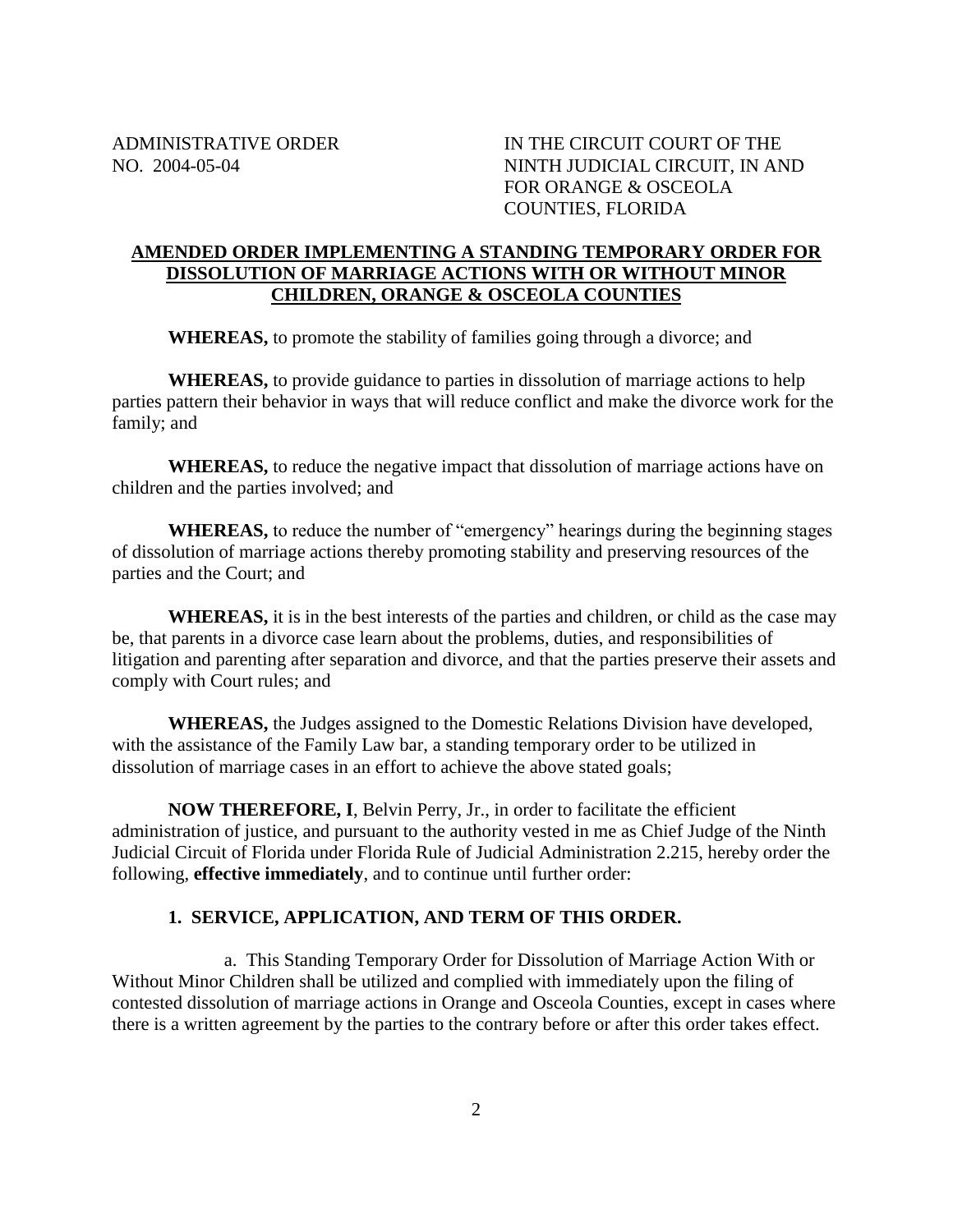b. The Clerk of Court shall docket and provide a copy of this Standing Temporary Order to the Petitioner or to the Petitioner's counsel at the time the Petitioner files the Petition for Dissolution of Marriage.

c.In addition, the Petitioner shall deliver a copy of this Standing Temporary Order to the process server to be served on the Respondent with the Petition for Dissolution of Marriage.

d. This Order is binding on the Petitioner upon the filing of this action and on the Respondent upon service of this Order.

e. This Order shall not supercede or modify any existing domestic violence injunction or other order by a court having jurisdiction over the parties or minor children concerning these matters.

f. This Order shall remain in full force and effect until further order of the court such as the entry of a final judgment, a dismissal of this cause, or until the entry of a subsequent temporary order, whichever shall occur first. This Order is without prejudice and does not preclude a Judge from modifying or amending this Order in individual cases as the Judge sees fit. Any part of this Order not changed by a subsequent order shall remain in effect.

#### **2. CONTACT WITH BOTH PARENTS: SHARED PARENTING.**

a. It is the law that, unless the Court makes a specific ruling that it would be detrimental to the children, the Court shall order shared parental responsibility, contact with both parents is in the children's best interests, and children are entitled to frequent and continuing contact with both parents when the parents separate or divorce. In establishing the parenting plan and time sharing schedule, the Court will analyze the factors set forth in section 61.13(3), Florida Statutes. However, until a court order is entered each party is entitled to the same rights to timesharing with the children.

b. Further, a parent who wants to have the majority of the time-sharing with the children has an affirmative obligation to encourage and nurture a relationship between the children and the other parent. A parent who unreasonably restricts access of the children to the other parent and does not encourage a relationship between the children and the other parent, for no valid reason, perhaps should have less time-sharing with the children. Such a parent is not acting in the children's best interests and is not following the law.

 c.The Court hereby orders "shared parenting" of the children by the parents. This means that wherever the children are living from time to time, the parents must confer with each other and agree upon all MAJOR parenting decisions. Therefore, both parents must participate in all major parenting decisions and shall immediately work out their own time sharing schedules, with each party having substantial overnight timesharing on a regular basis. If the parents cannot agree on any issue, then the Court will decide.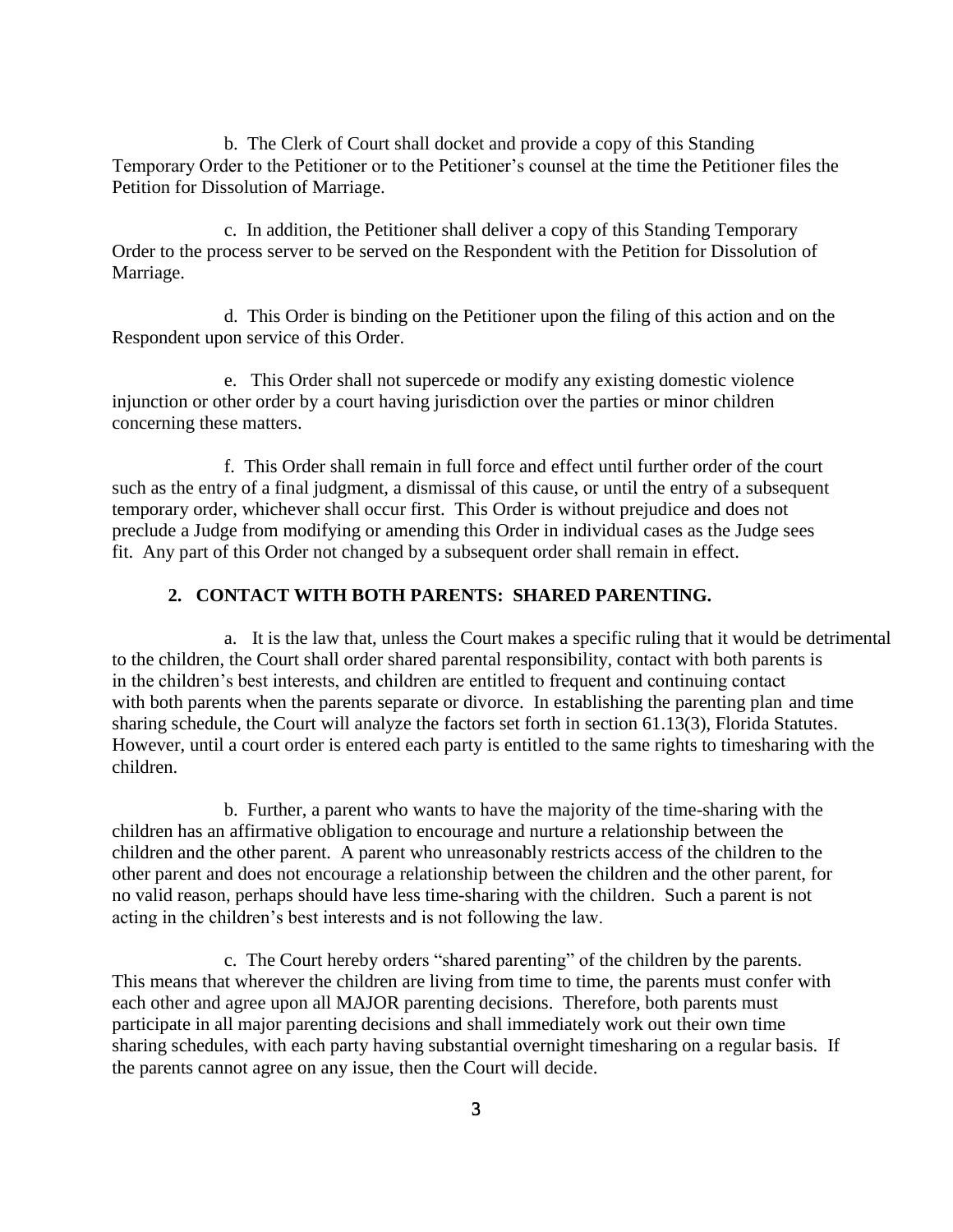d. The attached shared parenting guidelines and the parents respect for and compliance with them shall be considered by the Court in future child related matters, such as the determination of the parenting plan and time-sharing schedule with the children.

#### **3. PARENTING CLASS REQUIRED.**

Pursuant to section 61.21, Florida Statutes, and Amended Administrative Order No. 07- 98-37-01, all parties to a dissolution of marriage proceeding with minor children must attend and complete The Parent Education and Family Stabilization Course prior to entry by the Court of a final judgment. Completion of the course is mandatory in all cases, contested or uncontested, where the parents have minor children. Therefore, even if the parties have settled, they must both attend the course.

All parties required to complete a parenting course under this section shall begin the course as expeditiously as possible. Unless excused by the court for good cause, the Petitioner must complete the course within 45 days after the filing of the petition, and all other parties must complete the course within 45 days after service of the petition. Each party to a dissolution action shall file a certificate of completion of the course with the court prior to the entry of the final judgment. Failure to comply with this Order may result in the Court's dismissal of the action, striking of pleadings, and/or other appropriate sanctions.

## **4. NO RELOCATION OF CHILDREN OR FOREIGN TRAVEL.**

Neither party shall change the residence of the children from the school zone in which the children's home is currently located without the written agreement of both parties or an order of this Court. Neither party may change a child's assigned school zone nor change the day care arrangement without the written agreement of both parties or an order of this Court. Neither party shall allow the children to travel outside the country without written agreement of the parties or Court order.

#### **5. CHILD SUPPORT.**

In general, the law requires child support to be paid from the date the parties separated, which is nearly always a date before the petition was filed. Therefore, to avoid building up an arrearage in child support, the parent with a support obligation according to the guidelines must make voluntary payments of child support to the other parent prior to the entry of an order requiring payment of support. Waiting for an order can be very expensive because child support can be ordered from the date of separation. If child support is paid in excess of that required by the statute, the paying parent may ask for a credit. Child support will be determined by the child support guidelines, pursuant section 61.30, Florida Statutes. Therefore, it is in both parties' best interests to determine the correct amount of child support quickly and begin paying promptly.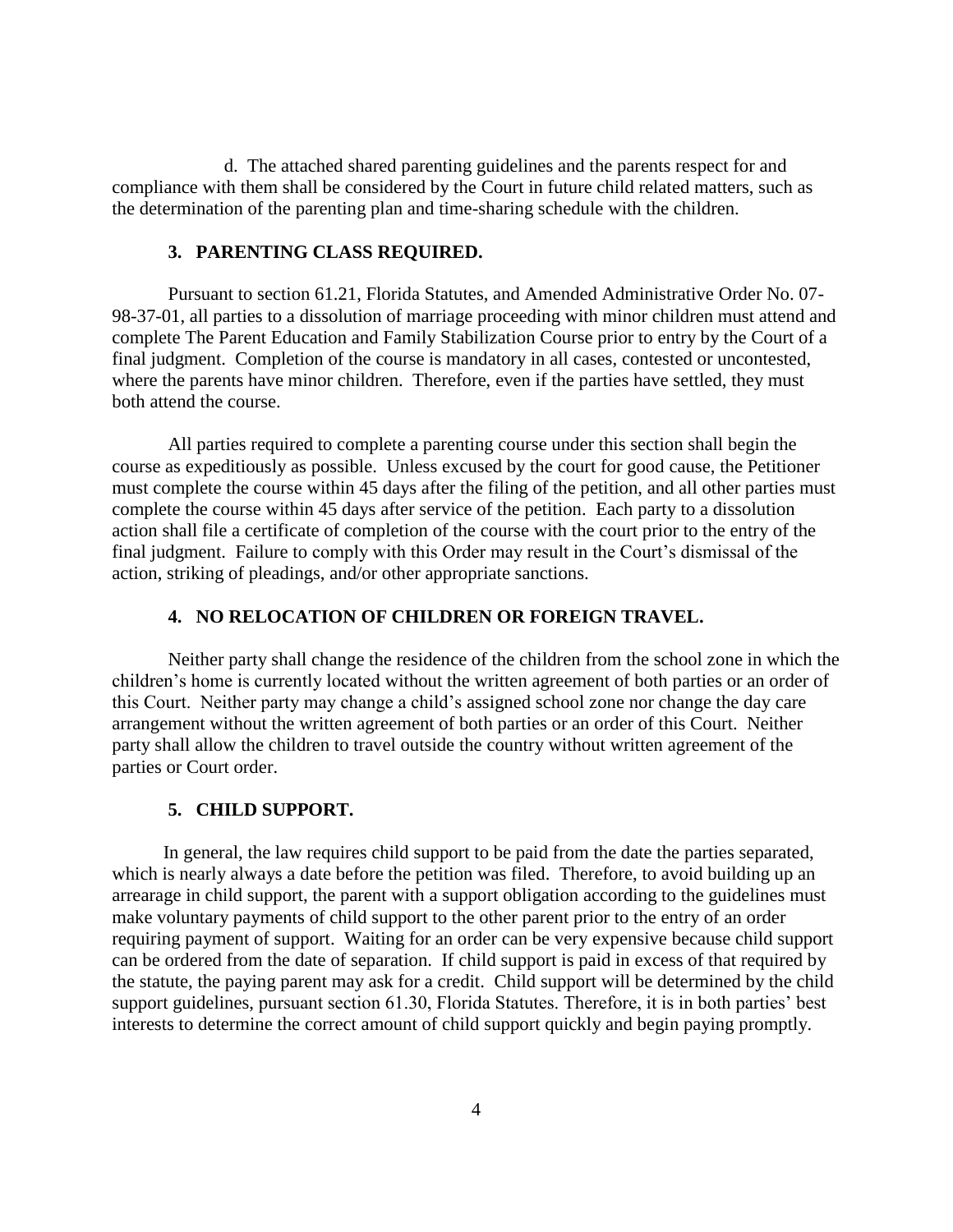#### **6. CONDUCT OF THE PARTIES DURING THE CASE; SANCTIONS.**

Any unwanted physical contact between a husband and a wife is a crime and is vigorously prosecuted. Food, shelter, utilities, transportation and necessary medical expenses shall continue to be paid as they were during the intact marriage until further order of the Court or written agreement of the parties. Failure to obey this provision and/or any other part of this Order may result in injunction orders and/or contempt proceedings. Contempt of Court is punishable by a sentence in the county jail.

#### **7. DISPOSITION OF ASSETS; ACCOUNTING.**

Neither party may conceal, damage, or dispose of any asset, whether marital or nonmarital, and neither party may dissipate the value of an asset, for example, by adding a mortgage to real estate or by failing to take care of any asset. Neither party may dispose of any asset other than in the customary conduct of business and personal affairs. The parties may spend their incomes in the ordinary course of their personal and family affairs. Neither party may conceal, hoard or waste jointly owned funds, whether in the form of cash, bank accounts or other liquid assets, except funds may be spent for the necessities of life. The use of funds or income after separation must be accounted for and justified as reasonable and necessary for the necessities of the party or to preserve marital assets or pay marital debts. Both parties are accountable for all money or property in their possession during the marriage and after separation. Attorney's fees and costs are necessities and must be accounted for. Nothing herein prohibits the Court from allocating attorney's fees and costs paid out of marital funds to either party in equitable distribution as allowed by law.

#### **8. PERSONAL AND BUSINESS RECORDS/INSURANCE.**

Neither party may, directly or indirectly conceal from the other or destroy any family records, business records, or any records of income, debt, or other obligations. Any insurance policies in effect at the time the petition for dissolution was filed may not be terminated, allowed to lapse, concealed, modified, borrowed against, pledged or otherwise encumbered by either of the parties or at the direction of either party. All insurance policies of any kind may not be changed, except by written agreement signed by the parties or order of the Court. The parties shall continue to pay all premiums on a timely basis unless there is a written consent by both parties or an order of the Court.

#### **9. ADDITIONAL DEBT.**

Neither party will incur additional debt which would bind the other party, pledge, encumber and/or mortgage any assets, except by written consent of the parties, order of this Court or as provided herein. The parties are urged to temporarily stop using joint credit cards. This does not prohibit use of joint credit for absolute necessities but only as a last resort. No joint credit cards may be cancelled or modified absent agreement of the parties or court order.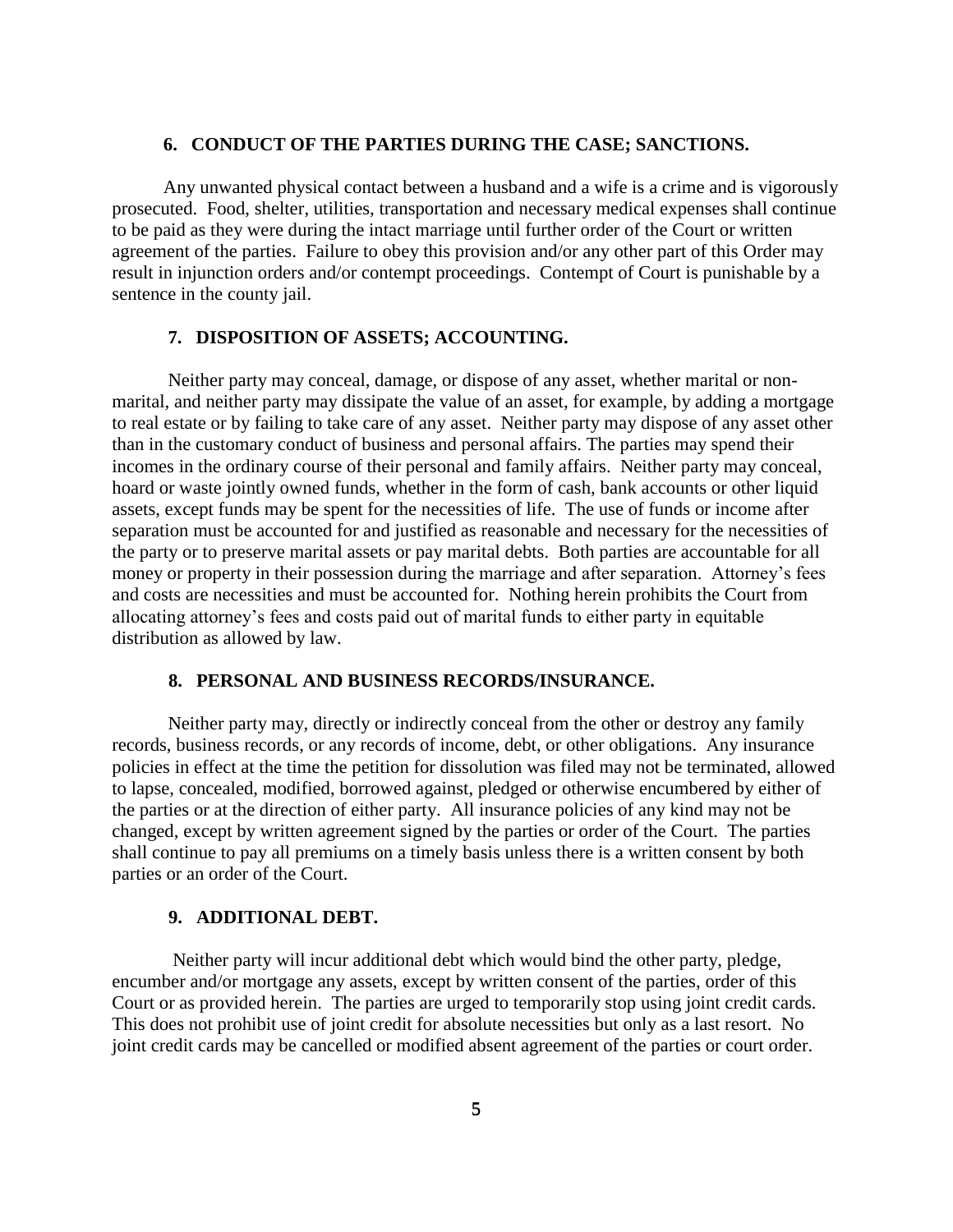Any party using a joint credit card after separation must be prepared to justify all charges as reasonable and necessary for necessities.

# **10. SANCTIONS FOR FAILURE TO COMPLY WITH COURT RULES AND THIS ORDER.**

If a party fails to comply with the rules requiring the production of financial records and other documents, or fails to answer interrogatories or attend a deposition, or otherwise fails to comply with the rules requiring disclosure or discovery, or if a party fails to comply with the terms of this Order, that party will be sanctioned by an order the Court, which may include a monetary payment to the other party.

#### **11. MEDIATION.**

Mediation is encouraged early in the proceedings and **prior** to noticing the case for trial and on temporary matters, prior to scheduling a temporary hearing. Several mediation conferences should be held in all cases when required and in order to accomplish a result that both parties fully understand and with which they are both comfortable.

# **12. COMMUNICATION WITH OPPOSING PARTY, COURT POLICIES AND PROCEDURES.**

The attorneys and parties shall communicate with each other in a civil and courteous manner. Attorneys shall make a good faith effort to communicate **personally** with each other by telephone or in person if a problem exists before filing a motion. The attorneys, appointed experts, and the parties shall be courteous and respectful of everyone in the process. Both parties and attorneys shall share documentary information in such a manner as to avoid duplication of work. When setting hearings, conferences*,* and depositions, an attorney may not schedule any matter without first making a good faith effort to coordinate the date and time with opposing counsel's office and certifying on the notice of hearing that a good faith effort has been made with opposing counsel to resolve the issues of the motion.

The parties and their attorneys shall comply with Ninth Judicial Circuit Court Administrative Order No. 2014-19 (as may be amended), Establishing Domestic Court Guidelines and Administrative Order No. 2003-07-01 (as may be amended), Establishing the Ninth Judicial Circuit Courtroom Decorum Policy. Additionally parties and attorneys shall comply with the Uniform Policies and Procedures for the Domestic Division of the Circuit Court, Orange County.

#### **13. FORMS.**

Individuals who are not represented by counsel may obtain forms that have been approved by the Florida Supreme Court by accessing the Court's website at [www.ninthcircuit.org.](http://www.ninthcircuit.org/) Once at the website, click the "self help" tab on the right of the page, then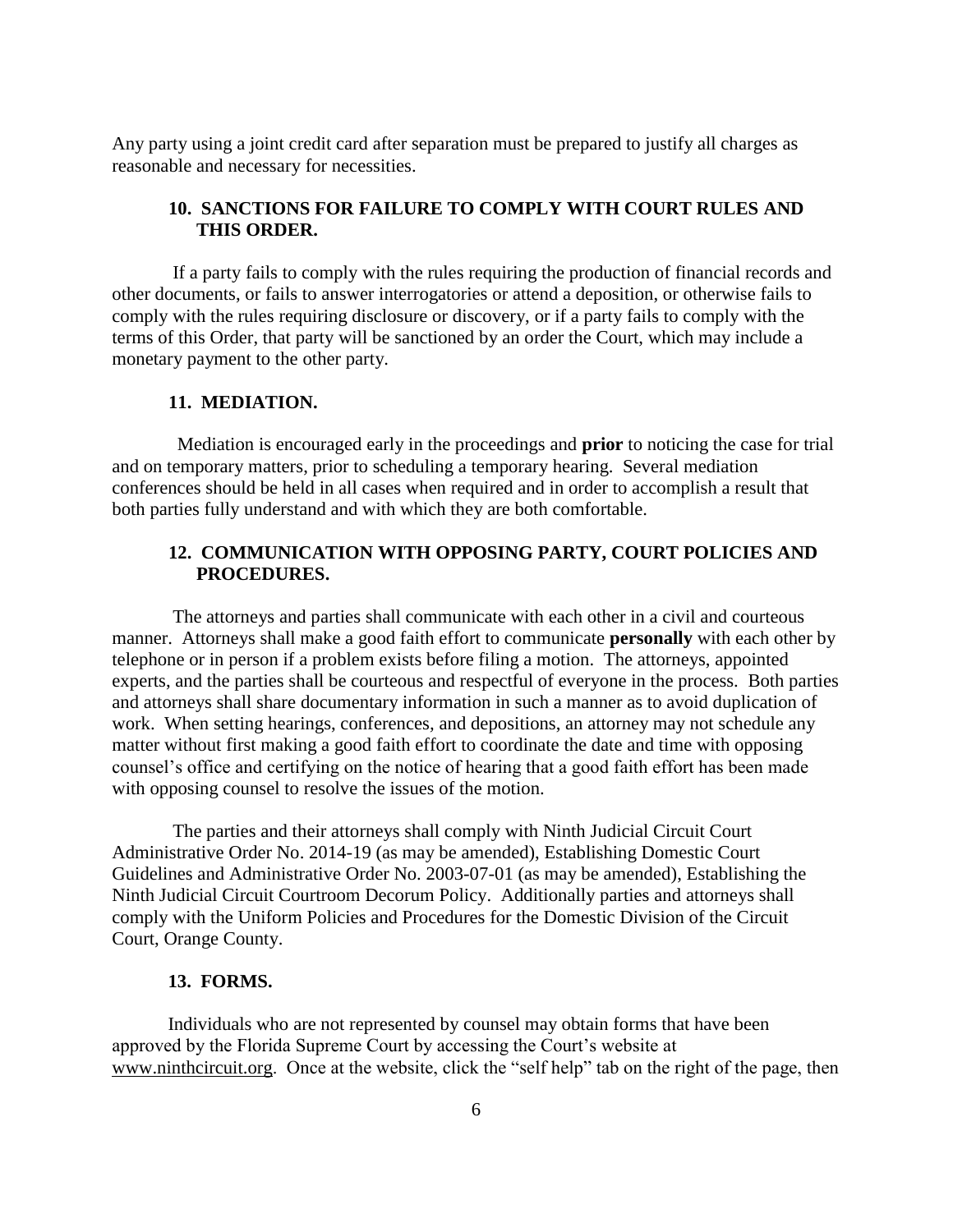look for "court forms". A link to the Florida Supreme Court family court forms website is also provided under this tab. The forms are available without charge.

Administrative Order 2004-05-03 is vacated and set aside and has been incorporated and/or amended herein.

**DONE AND ORDERED** on this 5<sup>th</sup> day of August, 2014.

 $\sqrt{s/2}$ 

Belvin Perry, Jr. Chief Judge

Copies to:

Clerk of Courts, Orange County Clerk of Courts, Osceola County General E-Mail Distribution List http://www.ninthcircuit.org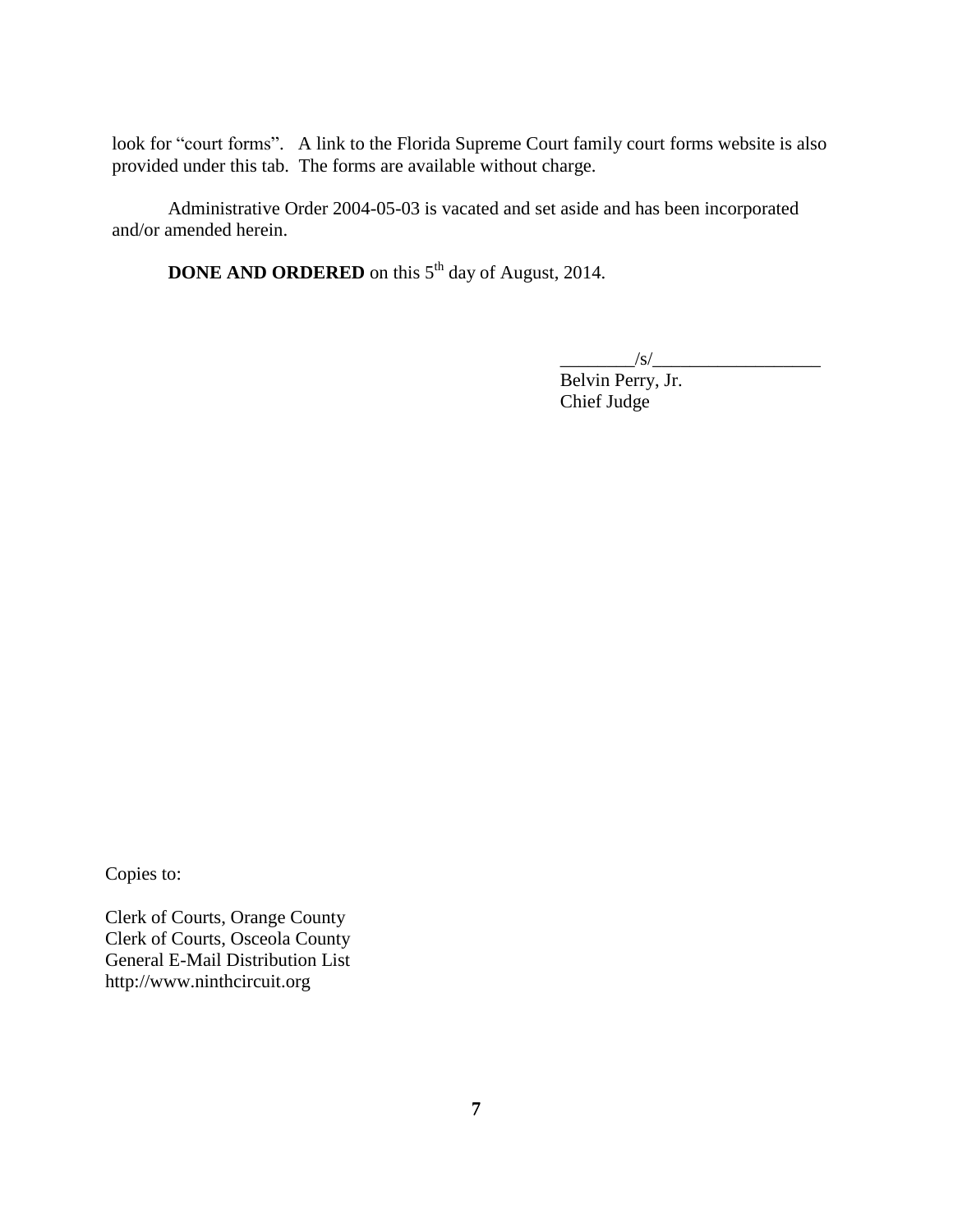#### **SHARED PARENTING GUIDELINES**

 The safety, financial security and well-being of the children involved in this case are the Court's primary concern. Parents should follow these guidelines:

It is the law, except in certain rare circumstances, that both parents will share parental responsibility for all minor children involved in this case. The law requires parents to share the children's time and to participate together in making all important decisions concerning the children. The law expects parents to put aside their feelings and cooperate on all decisions involving the children. Therefore, parents must recognize the following:

Children have a right to a loving, open and continuing relationship with *both parents*. They have the right to express love, affection and respect for one parent in the presence of the other parent.

*Neither parent* may alienate a child's affection for the other parent.

Parents must separate any bad feelings for one another from their duties as parents. Their duty is to share the children's time and share in making parenting decisions. Children must be free to draw their own conclusions about each parent, without the prejudicial influences of the other parent.

Children have the right to *never* hear a parent, or a relative or friend of a parent, run down or degrade the other parent.

Children have the right to be free from guilt because the parents have decided to separate. They are entitled to honest answers to questions about changes taking place in family makeup.

Parents should *never* be so preoccupied with their own problems that they fail to meet the children's needs. Separation of the parents usually has a worse impact on the children than on the parents, a fact both parents should never forget.

Each parent should openly, honestly, respectfully and regularly communicate with the other parent to avoid misunderstandings. They should never argue about the children in front of them.

Parents should discuss *all* differences regarding their separation and financial issues between them and parenting decisions out of the presence of the child. Both parents should always try to present a united front in handling any problems with the children.

Generally, children have the right to regular and continuing contact with both parents. Parents should arrange all time-sharing and exchanges together and not through the child. The child should never be the messenger between the parents.